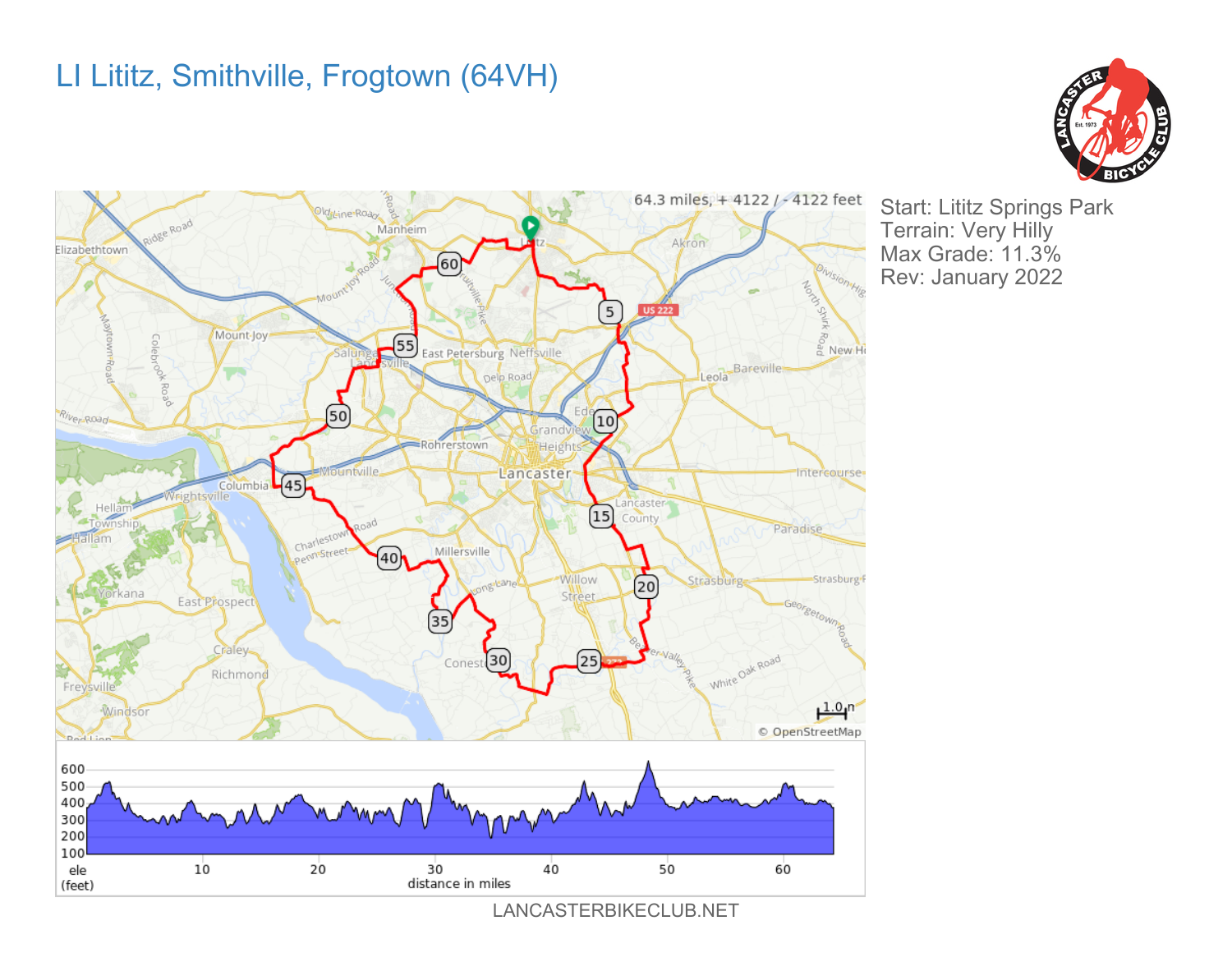## LI Lititz, Smithville, Frogtown (64VH)

| Type | <b>Dist</b> | <b>Note</b>                            |
|------|-------------|----------------------------------------|
| Q    | 0.0         | Start of route                         |
|      | 1.3         | Continue onto PA-501 S/<br>Lititz Pike |
|      | 1.4         | L onto Landis Valley Rd                |
|      | 2.3         | Continue onto E Woods Dr               |
|      | 3.6         | R onto Owl Hill Rd                     |
|      | 39          | L onto E Millport Rd                   |
|      | 4 Q         | R onto Creek Rd                        |
|      | 5.5         | R onto PA-722 W                        |
|      | 5.6         | L onto Creek Rd                        |
|      | 6.1         | L onto Bridge Rd                       |
|      | 6.2         | Slight R to stay on Bridge Rd          |
|      | 6.8         | R onto Mondale Rd                      |
|      | 8.2         | L onto PA-23 E                         |
|      | 8.2         | R onto Hornig Rd                       |
|      | 8.9         | R onto Creek Hill Rd                   |

8.9 miles. +494/-466 feet

| Type | <b>Dist</b> | <b>Note</b>                     |
|------|-------------|---------------------------------|
|      | 27.4        | R onto Frogtown Rd              |
|      | 29.1        | Continue onto Sandhill Rd       |
|      | 29.5        | R to stay on Sand Hill Rd       |
|      | 30.6        | Continue onto Stone Hill Rd     |
|      | 30.6        | Slight R onto Kendig Rd         |
|      | 32.1        | L onto Stoney Ln                |
|      | 32.2        | R onto Stehman Rd               |
|      | 33.5        | L onto Long Ln                  |
|      | 34.6        | Continue onto Conestoga<br>Blvd |
|      | 34.8        | R onto Rock Hill Rd             |
|      | 35.1        | R to stay on Rock Hill Rd       |
|      | 35.7        | L onto Stehman Church Rd        |
|      | 36.0        | Continue onto Walnut Hill Rd    |
|      | 36.4        | L to stay on Walnut Hill Rd     |
|      | 37.6        | Straight onto Sun Ln            |

| Type | <b>Dist</b> | Note                                |
|------|-------------|-------------------------------------|
|      | 9.8         | L onto Millcross Rd                 |
|      | 10.5        | R onto Pitney Rd                    |
|      | 12.3        | Continue onto Lampeter Rd           |
|      | 17.3        | L onto Pioneer Rd                   |
|      | 17.9        | R onto Book Rd                      |
|      | 18.8        | R onto Village Rd /PA-741 W         |
|      | 19.0        | L onto Bridge Rd                    |
|      | 19.8        | R onto Penn Grant Rd                |
|      | 20.0        | L onto Pequea Ln                    |
|      | 21.1        | R onto Lime Valley Rd               |
|      | 21 4        | L onto Brenneman Rd                 |
|      | 22.4        | R onto Main St                      |
|      | 22.7        | L onto Refton Rd/T498               |
|      | 23.0        | R onto Smithville Rd                |
|      | 23.9        | Slight R onto Byerland<br>Church Rd |

15.0 miles. +810/-783 feet

| <b>Type</b> | <b>Dist</b> | <b>Note</b>                             |
|-------------|-------------|-----------------------------------------|
|             | 37.8        | L onto Letort Rd                        |
|             | 39.0        | R onto Bender Rd                        |
|             | 39.5        | L onto Bender Mill Rd                   |
|             | 40.3        | R onto Central Manor Rd                 |
|             | 40.7        | Slight L to stay on Central<br>Manor Rd |
|             | 42.5        | Continue onto Franklin Rd               |
|             | 429         | R onto Seitz Rd                         |
|             | 44 O        | R onto Prospect Rd                      |
|             | 44 4        | L onto Locust Grove Rd                  |
|             | 45.1        | L_onto PA-462 W                         |
|             | 45.8        | R onto Malleable Rd                     |
|             | 46.9        | R onto Ironville Pike                   |
|             | 49.4        | R onto Marietta Ave/PA-23 E             |
|             | 49.8        | L onto Silver Spring Rd                 |
|             | 51 1        | R onto Quarry Rd                        |

13.5 miles. +1020/-954 feet

13.7 miles. +919/-975 feet

 $\mathbf{I}$